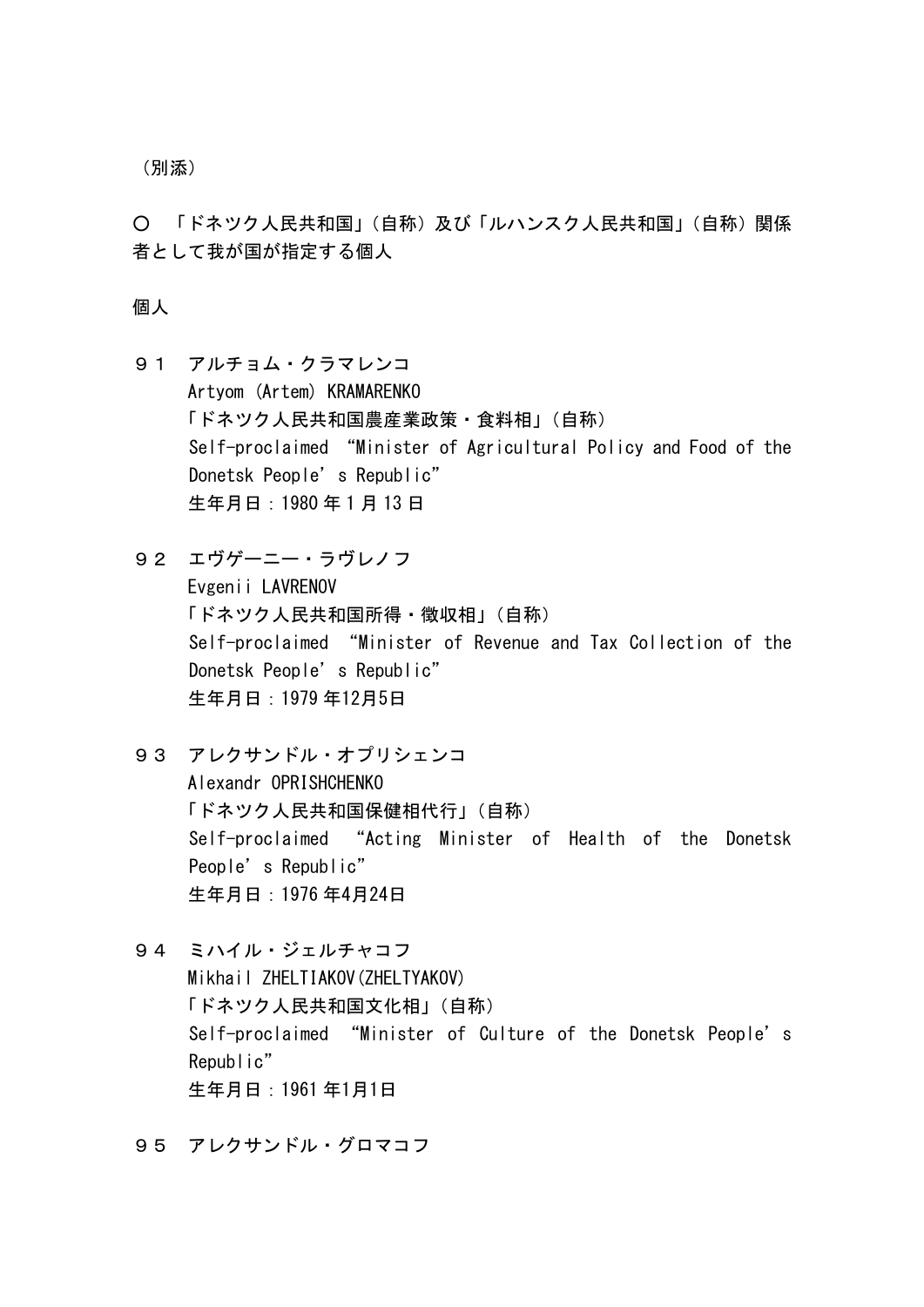Alexandr GROMAKOV 「ドネツク人民共和国青年・スポーツ・観光相」(自称) Self-proclaimed "Minister of Youth, Sports and Tourism of the Donetsk People's Republic" 生年月日:1958 年 9 月 4 日

- 96 ミハイル・クシャコフ Mikhail KUSHAKOV 「ドネツク人民共和国教育・科学相」(自称) Self-proclaimed "Minister of Education and Science of the Donetsk People's Republic" 生年月日:1958 年 11 月 23 日
- 97 ウラジーミル・ルシャク Vladimir RUSHCHAK 「ドネツク人民共和国産業商務相」(自称) Self-proclaimed "Minister of Industry and Trade of the Donetsk People's Republic" 生年月日:1971年9月2日
- 98 イーゴリ・ハレパ

Igor KHALEPA 「ドネツク人民共和国通信相」(自称) Self-proclaimed "Minister of Communications of the Donetsk People's Republic" 生年月日:1969 年 5 月 19 日

- 99 セルゲイ・ナウメツ Sergei (Sergey) NAUMETS 「ドネツク人民共和国建設・住宅公営事業相」(自称) Self-proclaimed "Minister of Construction and Housing and Communal Services of the Donetsk People's Republic" 生年月日:1976 年 7 月 13 日
- 100 ドミトリー・ポドリパノフ Dmitry PODLIPANOV 「ドネツク人民共和国運輸相」(自称)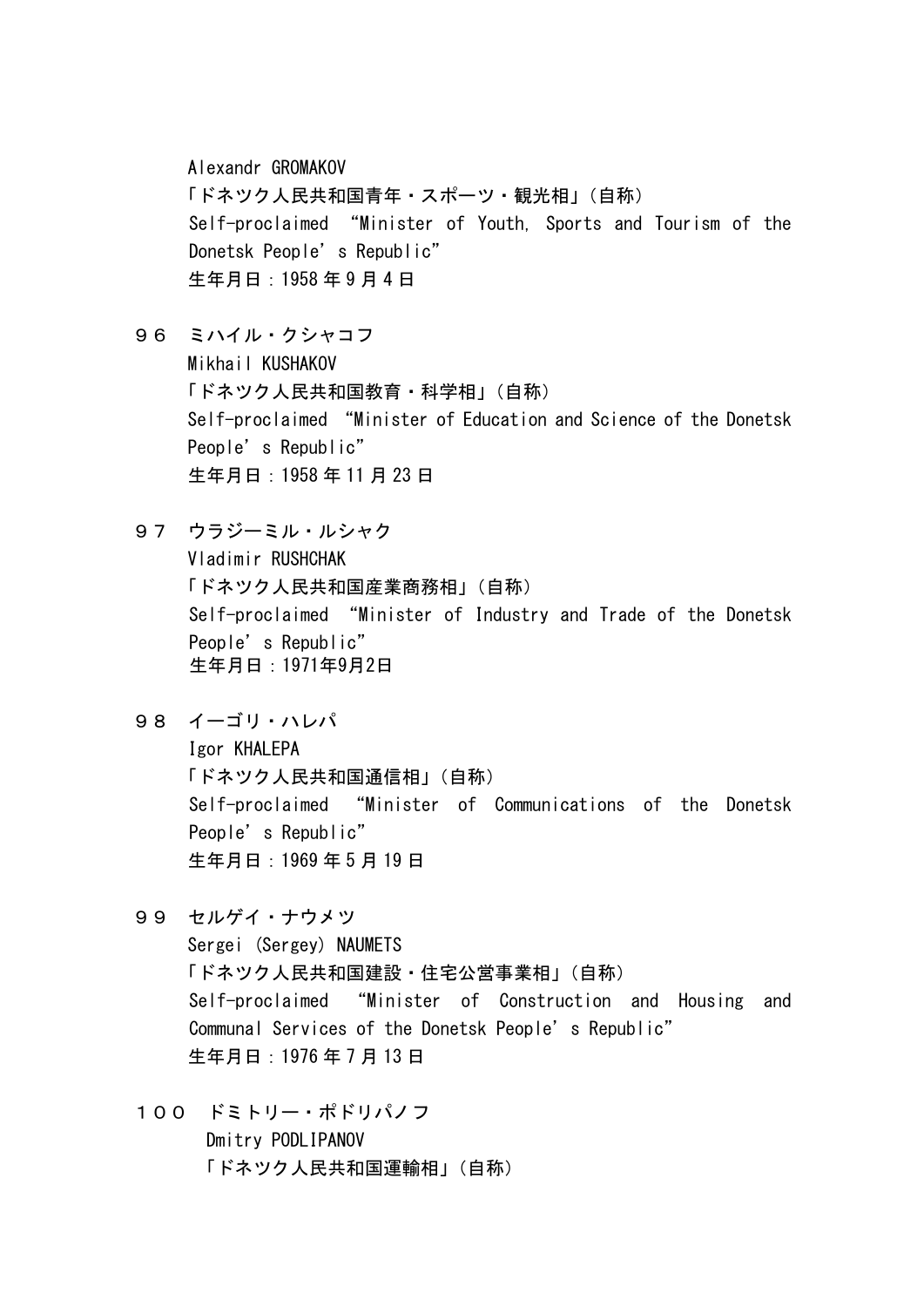Self-proclaimed "Minister of Transport of the Donetsk People's Republic" 生年月日:1964 年11月28日

- 101 ラリサ・トルスティキナ Larisa TOLSTYKINA 「ドネツク人民共和国労働・社会政策相」(自称) Self-proclaimed "Minister of Labour and Social Policy of the Donetsk People's Republic" 生年月日:1967 年10月3日
- 102 アナトリー・ネステレンコ Anatolii NESTERENKO 「ドネツク人民共和国石炭・エネルギー相代行」(自称) Self-proclaimed "Acting Minister of Coal and Energy of the Donetsk People's Republic"
- 103 ヤナ・チャウソヴァ Yana CHAUSOVA 「ドネツク人民共和国財務相」(自称) Self-proclaimed "Minister of Finance of the Donetsk People's Republic" 生年月日:1980 年9月22日
- 104 アレクセイ・ポロヴャン Aleksei (Alexey) POLOVYAN 「ドネツク人民共和国経済発展相」(自称) Self-proclaimed "Minister of Economic Development of the Donetsk People's Republic" 生年月日:1979 年5月3日
- 105 ナタリヤ・パシェンコ Nataliya(Natalia) PASHCHENKO 「ルハンスク人民共和国保健相」(自称) Self-proclaimed "Minister of Health of the Luhansk (Lugansk) People's Republic" 生年月日:1975年10月10日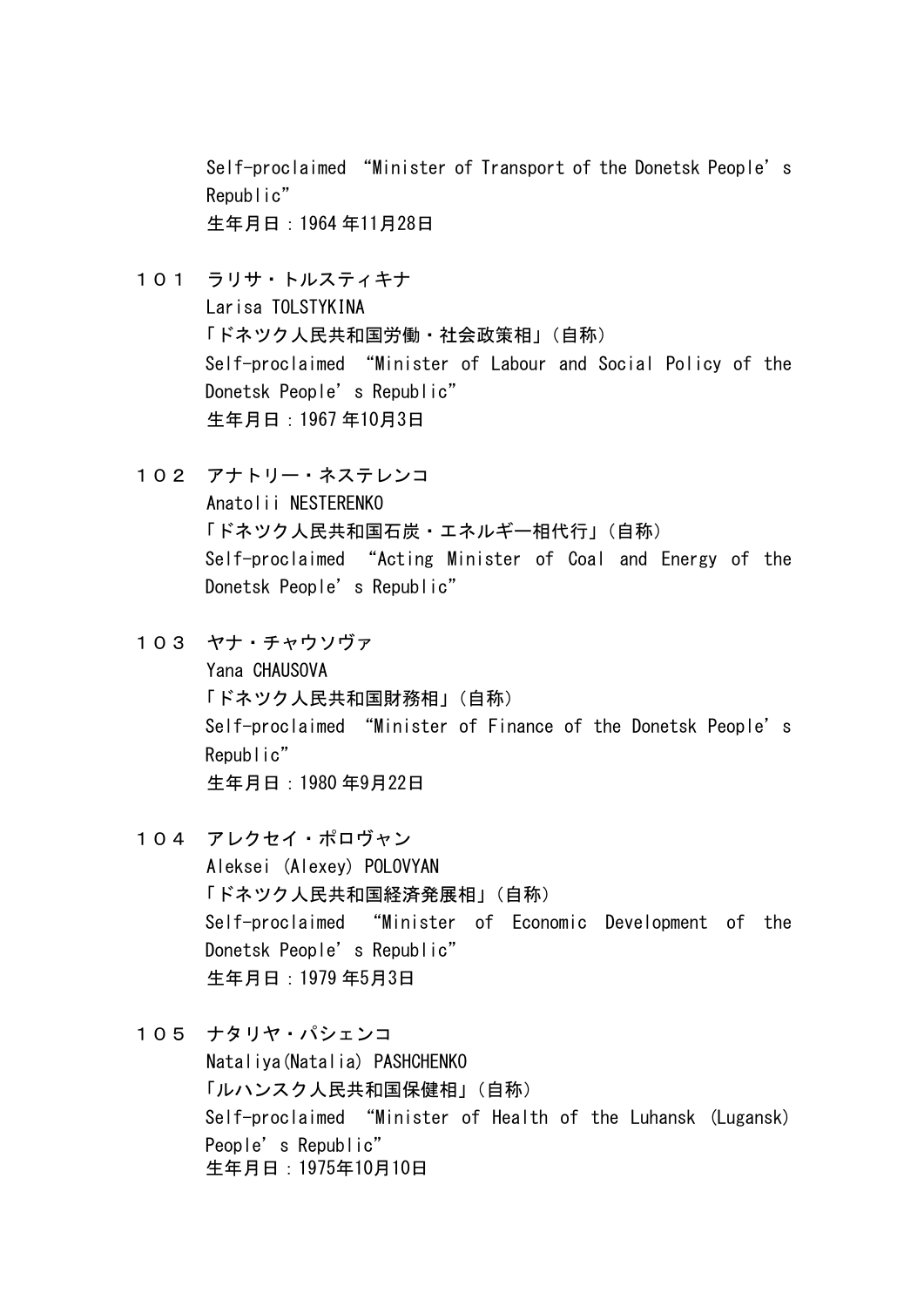- 106 アンドレイ・ルステンコ Andrei (Andrey) LUSTENKO 「ルハンスク人民共和国教育・科学相」(自称) Self-proclaimed "Minister of Education and Science of the Luhansk (Lugansk) People's Republic" 生年月日:1975年6月16日
- 107 スヴェトラーナ・マラホヴァ Svetlana MALAKHOVA 「ルハンスク人民共和国労働・社会政策相」(自称) Self-proclaimed "Minister of Labour and Social Policy of the Luhansk (Lugansk) People's Republic" 生年月日:1964 年 8 月 27 日
- 108 ドミトリー・シドロフ Dmitrii (Dmitry) SIDOROV 「ルハンスク人民共和国文化・スポーツ・青年相」(自称) Self-proclaimed "Minister of Culture, Sports and Youth of the Luhansk (Lugansk) People's Republic" 生年月日:1989年9月2日
- 109 セルゲイ・ボロディン Sergei (Sergey) BORODIN 「ルハンスク人民共和国国家税・徴税委員会委員長」(自称) Self-proclaimed "Chairman of the State Committee for Taxes and Duties of the Luhansk (Lugansk) People's Republic" 生年月日:1968年1月15日
- 110 ユーリー・プロニコ

Yurii (Yuriy) PRONKO 「ルハンスク人民共和国農業・食料相」(自称) Self-proclaimed "Minister of Agriculture and Food of the Luhansk (Lugansk) People's Republic" 生年月日:1962年4月2日

111 エヴゲーニー・マヌイロフ Evgenii MANUILOV 「ルハンスク人民共和国財務相」(自称)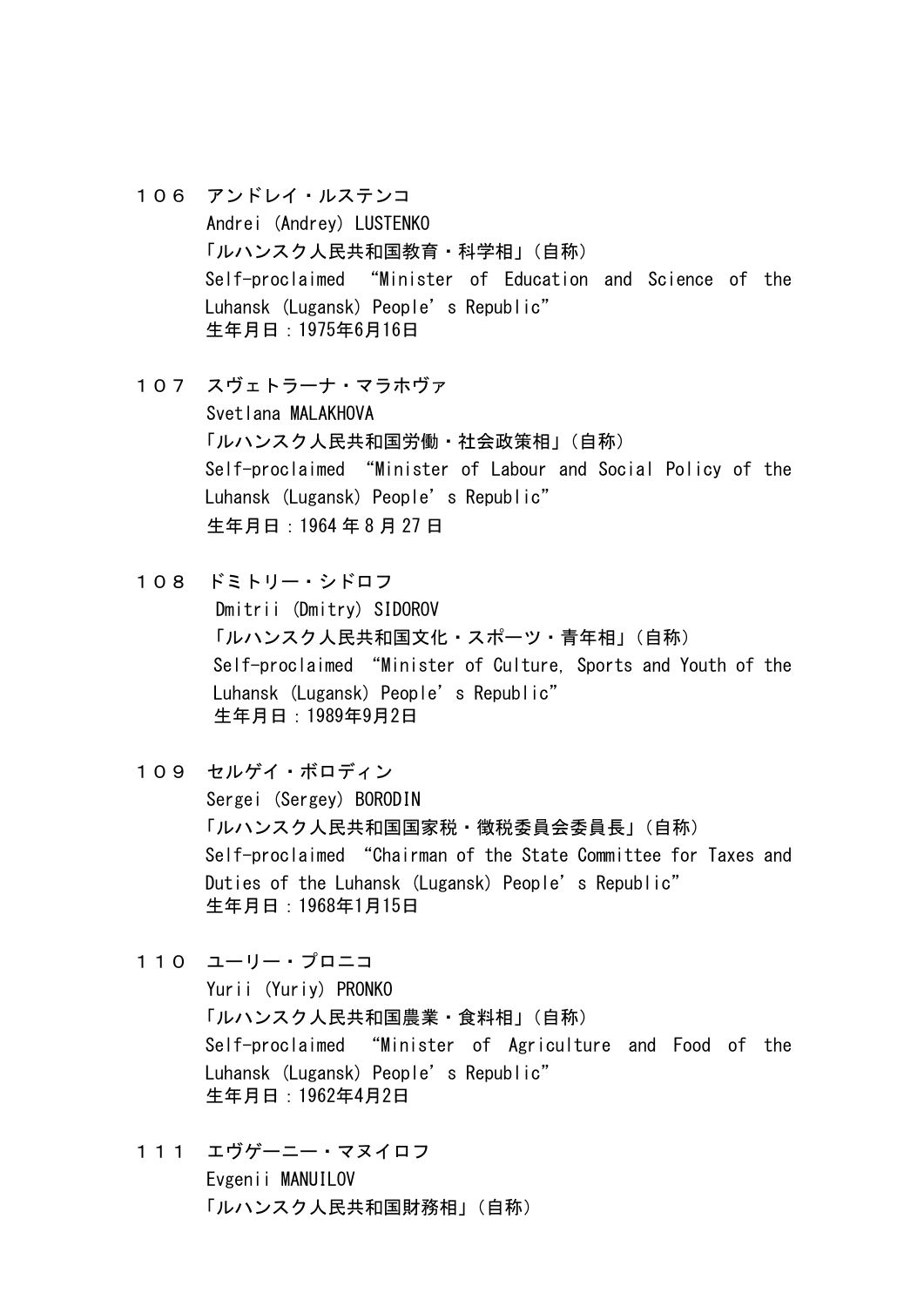Self-proclaimed "Minister of Finance of the Luhansk (Lugansk) People's Republic" 生年月日:1967 年 1 月 5 日

- 112 スヴェトラーナ・ポドリパエヴァ Svetlana PODLIPAEVA 「ルハンスク人民共和国経済発展相」(自称) Self-proclaimed "Minister of Economic Development of the Luhansk (Lugansk) People's Republic" 生年月日:1968年9月16日
- 113 マクシム・プロタソフ

Maksim PROTASOV

「ルハンスク人民共和国建設・住宅公営事業相」(自称) Self-proclaimed "Minister of Construction and Housing and Communal Services of the Luhansk (Lugansk) People's Republic" 生年月日:1976年2月21日

114 オレグ・フェチソフ

Oleg FETISOV 「ルハンスク人民共和国通信・マスコミ相」(自称) Self-proclaimed "Minister of Communications and Mass Media of the Luhansk (Lugansk) People's Republic" 生年月日:1971年3月30日

- 115 ユーリー・デグチャリョフ Yurii(Yuriy) DEGTYAREV 「ルハンスク人民共和国天然資源・環境保全相」(自称) Self-proclaimed "Minister of Natural Resources and Environmental Security of the Luhansk (Lugansk) People's Republic" 生年月日:1977年7月7日
- 116 セルゲイ・ネヴェロフ Sergei(Sergey) NEVEROV 「ルハンスク人民共和国産業商務相」(自称) Self-proclaimed "Minister of Industry and Trade of the Luhansk (Lugansk) People's Republic"